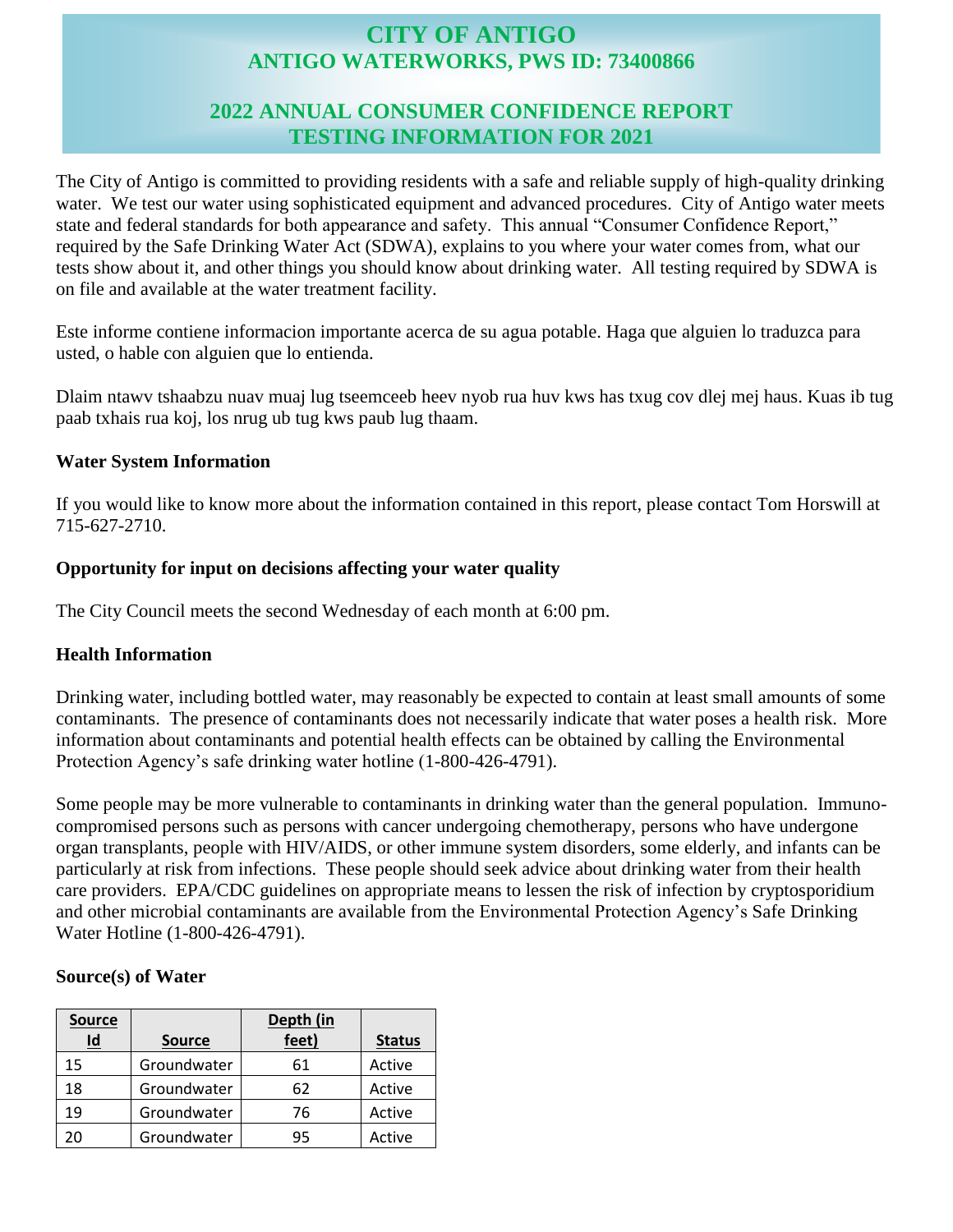To obtain a summary of the source water assessment please contact, Tommy Horswill at (715) 623-2710

### **Educational Information**

The sources of drinking water, both tap water and bottled water, include rivers, lakes, streams, ponds, reservoirs, springs and wells. As water travels over the surface of the land or through the ground, it dissolves naturally occurring minerals and, in some cases, radioactive material, and can pick up substances resulting from the presence of animals or from human activity.

Contaminants that may be present in source water include:

- Microbial contaminants, such as viruses and bacteria, which may come from sewage treatment plants, septic systems, agricultural livestock operations and wildlife.
- Inorganic contaminants, such as salts and metals, which can be naturally-occurring or result from urban stormwater runoff, industrial or domestic wastewater discharges, oil and gas production, mining or farming.
- Pesticides and herbicides, which may come from a variety of sources such as agriculture, urban stormwater runoff and residential uses.
- Organic chemical contaminants, including synthetic and volatile organic chemicals, which are byproducts of industrial processes and petroleum production, and can also come from gas stations, urban stormwater runoff and septic systems.
- Radioactive contaminants, which can be naturally occurring or be the result of oil and gas production and mining activities.

In order to ensure that tap water is safe to drink, EPA prescribes regulations that limit the amount of certain contaminants in water provided by public water systems. FDA regulations establish limits for contaminants in bottled water, which shall provide the same protection for public health.

### **Key to Table**

In the table on the last page, you will find many terms and abbreviations you might not be familiar with. The definitions for these tables are listed below.

### **Definitions**

| <b>Term</b>           | <b>Definition</b>                                                                                                                                                                                                                                                                |
|-----------------------|----------------------------------------------------------------------------------------------------------------------------------------------------------------------------------------------------------------------------------------------------------------------------------|
| AL                    | Action Level: The concentration of a contaminant which, if exceeded, triggers treatment or other<br>requirements which a water system must follow.                                                                                                                               |
| <b>HAL</b>            | Health Advisory Level: The concentration of a contaminant which, if exceeded poses a health<br>risk and many require a system to post a public notice.                                                                                                                           |
| Level 1<br>Assessment | A Level 1 assessment is a study of the water system to identify potential problems and<br>determine, if possible, why total coliform bacteria have been found in our water system.                                                                                               |
| Level 2<br>Assessment | A Level 2 assessment is a very detailed study of the water system to identify potential problems<br>and determine, if possible, why an E. coli MCL violation has occurred or why total coliform<br>bacteria have been found in our water system, or both, on multiple occasions. |
| <b>MCL</b>            | Maximum Contaminant Level: The highest level of a contaminant that is allowed in drinking<br>water. MCLs are set as close to the MCLGs as feasible using the best available treatment<br>technology.                                                                             |
| <b>MCLG</b>           | Maximum Contaminant Level Goal: The level of a contaminant in drinking water below which<br>there is no known or expected risk to health. MCLGs allow for a margin of safety.                                                                                                    |
| <b>MFL</b>            | million fibers per liter                                                                                                                                                                                                                                                         |
| <b>MRDL</b>           | Maximum residual disinfectant level: The highest level of a disinfectant allowed in drinking                                                                                                                                                                                     |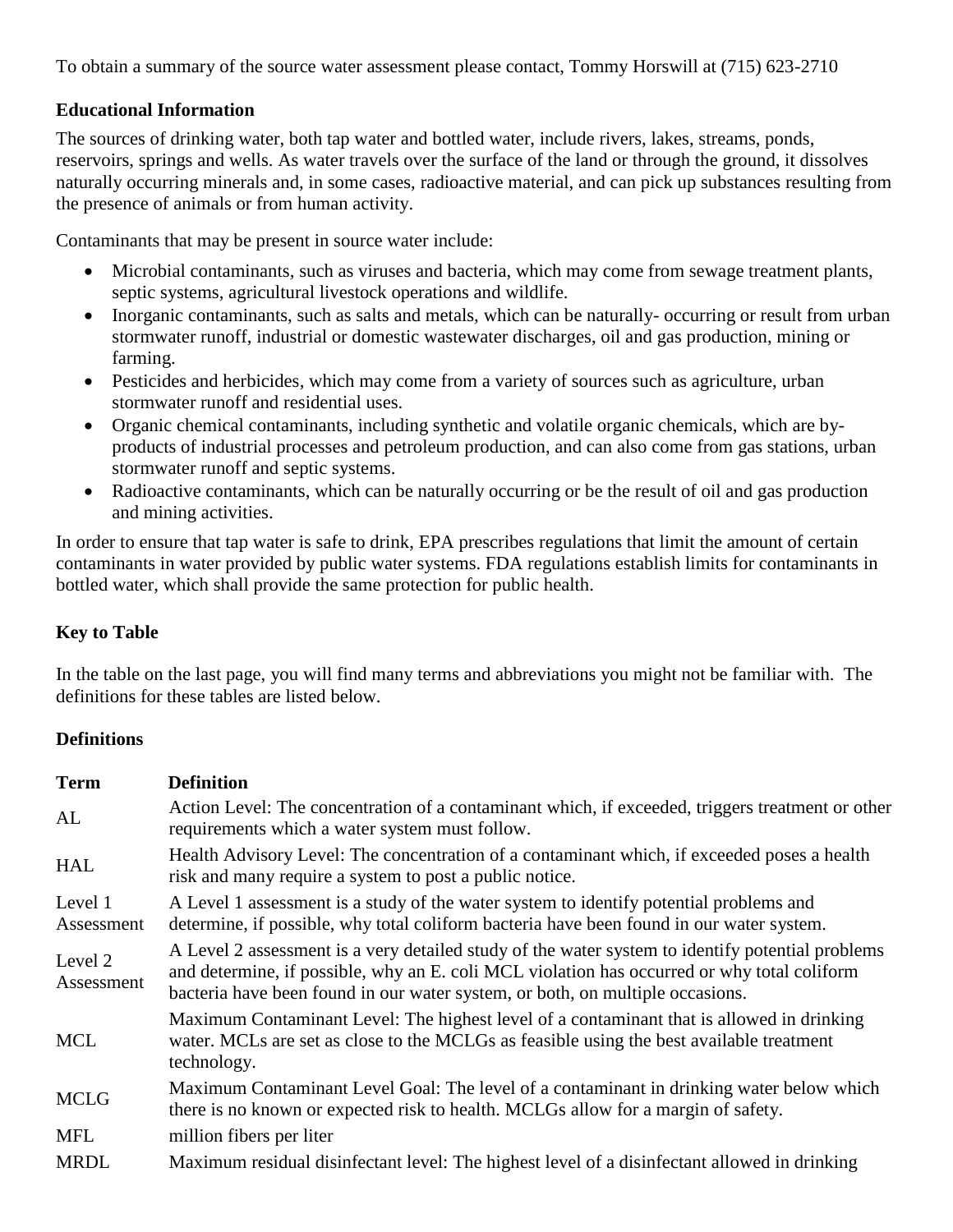|              | water. There is convincing evidence that addition of a disinfectant is necessary for control of<br>microbial contaminants.                                                                                                                             |
|--------------|--------------------------------------------------------------------------------------------------------------------------------------------------------------------------------------------------------------------------------------------------------|
| <b>MRDLG</b> | Maximum residual disinfectant level goal: The level of a drinking water disinfectant below<br>which there is no known or expected risk to health. MRDLGs do not reflect the benefits of the<br>use of disinfectants to control microbial contaminants. |
| mrem/year    | millirems per year (a measure of radiation absorbed by the body)                                                                                                                                                                                       |
| <b>NTU</b>   | Nephelometric Turbidity Units                                                                                                                                                                                                                          |
| pCi/1        | picocuries per liter (a measure of radioactivity)                                                                                                                                                                                                      |
| ppm          | parts per million, or milligrams per liter (mg/l)                                                                                                                                                                                                      |
| ppb          | parts per billion, or micrograms per liter (ug/l)                                                                                                                                                                                                      |
| ppt          | parts per trillion, or nanograms per liter                                                                                                                                                                                                             |
| ppq          | parts per quadrillion, or picograms per liter                                                                                                                                                                                                          |
| <b>SMCL</b>  | For contaminants that affect taste, odor, or appearance of the drinking water. The SMCLs do not<br>represent health standards.                                                                                                                         |
| <b>TCR</b>   | <b>Total Coliform Rule</b>                                                                                                                                                                                                                             |
| <b>TT</b>    | Treatment Technique: A required process intended to reduce the level of a contaminant in<br>drinking water.                                                                                                                                            |

### **Detected Contaminants**

Your water was tested for many contaminants last year. We are allowed to monitor for some contaminants less frequently than once a year. The tables list only those contaminants which were detected in your water. If a contaminant was detected last year, it will appear in the tables without a sample date. If the contaminant was not monitored last year, but was detected within the last 5 years, it will appear in the tables along with the sample date.

| Disinfection Byproducts |        |            |      |              |              |                |                  |                                              |  |  |
|-------------------------|--------|------------|------|--------------|--------------|----------------|------------------|----------------------------------------------|--|--|
| <b>CONTAMINANT</b>      |        |            |      | <b>LEVEL</b> |              | <b>DATE OF</b> |                  | <b>TYPICAL SOURCE OF</b>                     |  |  |
| (UNITS)                 | SITE 1 | <b>MCL</b> | MCLG | <b>FOUND</b> | <b>RANGE</b> | <b>SAMPLE*</b> | <b>VIOLATION</b> | <b>CONTAMINANT</b>                           |  |  |
| TTHM (ppb)              | $D-20$ | 80         |      | 11.0         | 11.0         |                | NO.              | By-product of drinking<br>water chlorination |  |  |
| $HAA5$ (ppb)            | $D-20$ | 60         | 60   | ↑            | 2            |                | NO.              | By-product of drinking<br>water chlorination |  |  |

# **Disinfection Byproducts**

### **Inorganic Contaminants**

| <b>CONTAMINANT</b><br>(UNITS) | <b>SITE</b> | <b>MCL</b>     | <b>MCLG</b>    | <b>LEVEL</b><br><b>FOUND</b> | <b>RANGE</b> | <b>DATE OF</b><br>SAMPLE* | <b>VIOLATION</b> | <b>TYPICAL SOURCE</b><br>OF CONTAMINANT                                                                                               |
|-------------------------------|-------------|----------------|----------------|------------------------------|--------------|---------------------------|------------------|---------------------------------------------------------------------------------------------------------------------------------------|
| <b>BARIUM</b> (ppm)           |             | $\mathfrak{D}$ | $\mathfrak{D}$ | 0.006                        | 0.006        |                           | N <sub>O</sub>   | Discharge of drilling<br>wastes; Discharge from<br>metal refineries; Erosion of<br>natural deposits                                   |
| FLUORIDE (ppm)                |             | 4              | 4              | 0.8                          | 0.8          | 2/19/2020                 | N <sub>O</sub>   | Erosion of natural deposits;<br>Water additive which<br>promotes strong teeth;<br>Discharge from fertilizer<br>and aluminum factories |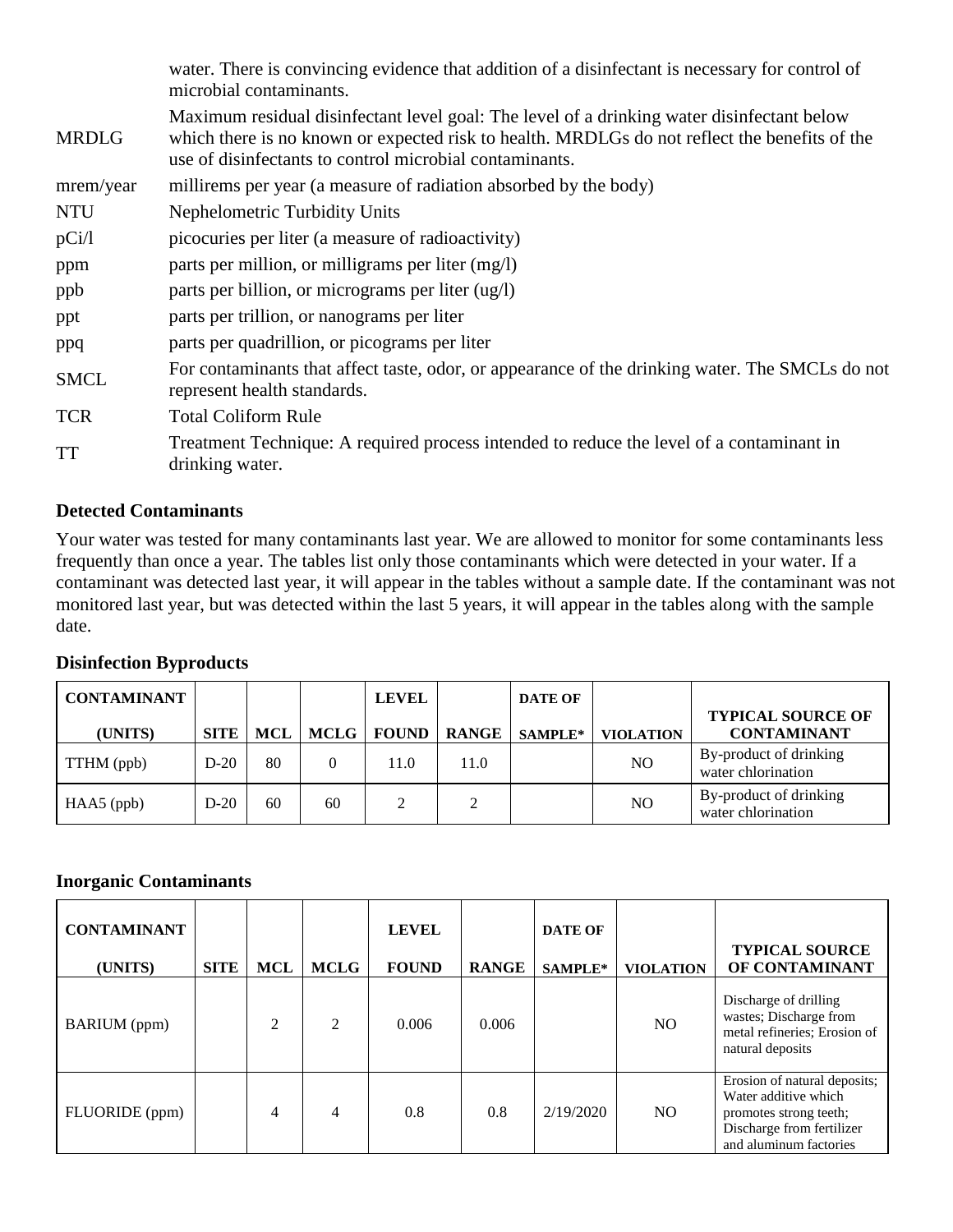| NITRATE (ppm)<br>$(N03-N)$ | 10  | 10  | 4.85 | $3.00-$<br>5.20 |           |    | Runoff from fertilizer use;<br>Leaching from septic tanks,<br>sewage; Erosion of natural<br>deposits |
|----------------------------|-----|-----|------|-----------------|-----------|----|------------------------------------------------------------------------------------------------------|
| SODIUM (ppm)               | n/a | n/a | 8.50 | 8.50            | 2/19/2020 | NO | n/a                                                                                                  |

| <b>CONTAMINANT</b>     | <b>ACTION</b> |             | <b>90TH</b><br><b>PERCENTILE</b><br><b>LEVEL</b> | # $\overline{OF}$                                              | <b>DATE OF</b> |                  | <b>TYPICAL</b><br><b>SOURCE OF</b>                                                                                    |
|------------------------|---------------|-------------|--------------------------------------------------|----------------------------------------------------------------|----------------|------------------|-----------------------------------------------------------------------------------------------------------------------|
| (UNITS)                | <b>LEVEL</b>  | <b>MCLG</b> | <b>FOUND</b>                                     | <b>RESULTS</b>                                                 | SAMPLE*        | <b>VIOLATION</b> | <b>CONTAMINANT</b>                                                                                                    |
| <b>COPPER</b><br>(ppm) | $AL=1.3$      | 1.3         | 0.0450                                           | $0$ of $20$<br>results<br>were<br>above the<br>action<br>level | 8/27/2020      | NO.              | Corrosion of<br>household plumbing<br>systems; Erosion of<br>natural deposits;<br>Leaching from wood<br>preservatives |
| LEAD<br>(ppb)          | $AL=15$       | $\Omega$    | 7.50                                             | $0$ of $20$<br>results<br>were<br>above the<br>action<br>level | 8/27/2020      | NO.              | Corrosion of<br>household plumbing<br>systems; Erosion of<br>natural deposits                                         |

### **Synthetic Organic Contaminants including Pesticides and Herbicides**

| <b>CONTAMINANT</b>                                   |             |     |             | <b>LEVEL</b> | <b>DATE OF</b> |         |                  |                                                 |
|------------------------------------------------------|-------------|-----|-------------|--------------|----------------|---------|------------------|-------------------------------------------------|
| (UNITS)                                              | <b>SITE</b> | MCL | <b>MCLG</b> | <b>FOUND</b> | <b>RANGE</b>   | SAMPLE* | <b>VIOLATION</b> | <b>TYPICAL SOURCE</b><br>OF CONTAMINANT         |
| ATRAZINE (ppb)                                       |             | 3   |             | 0.0          | 0.0            |         | N <sub>O</sub>   | Ronoff from herbicide<br>used on row crops      |
| $DI(2-$<br>ETHYLEHEXYL)<br><b>PHTHALATE</b><br>(ppb) |             | 6   |             | 0.6          | $0.6^{\circ}$  | 2/8/17  | N <sub>O</sub>   | Discharge from rubber and<br>chemical factories |

### **Contaminants with a Health Advisory Level or a Secondary Maximum Contaminant Level**

The following tables list contaminants which were detected in your water and that have either a Health Advisory Level (HAL) or a Secondary Maximum Contaminant Level (SMCL), or both. There are no violations for detections of contaminants that exceed Health Advisory Levels, Groundwater Standards or Secondary Maximum Contaminant Levels. Secondary Maximum Contaminant Levels are levels that do not present health concerns but may pose aesthetic problems such as objectionable taste, odor, or color. Health Advisory Levels are levels at which concentrations of the contaminant present a health risk.

| <b>CONTAMINANT</b><br>(UNITS) | <b>SITE</b> | <b>SMLC</b><br>(ppm) | HAL<br>(ppm) | <b>LEVEL</b><br><b>FOUND</b> | <b>RANGE</b> | <b>DATE OF</b><br>SAMPLE* | <b>TYPICAL SOURCE OF</b><br><b>CONTAMINANT</b>  |
|-------------------------------|-------------|----------------------|--------------|------------------------------|--------------|---------------------------|-------------------------------------------------|
| <b>CHLORIDE</b><br>(PPM)      |             | 250                  | $\Omega$     | 26.00                        | 26.00        | 8/31/2020                 | Ronoff from herbicide used on row<br>crops      |
| <b>SULFATE (PPM)</b>          |             | 250                  | $\theta$     | 14                           | 14.00        | 8/31/2020                 | Discharge from rubber and chemical<br>factories |